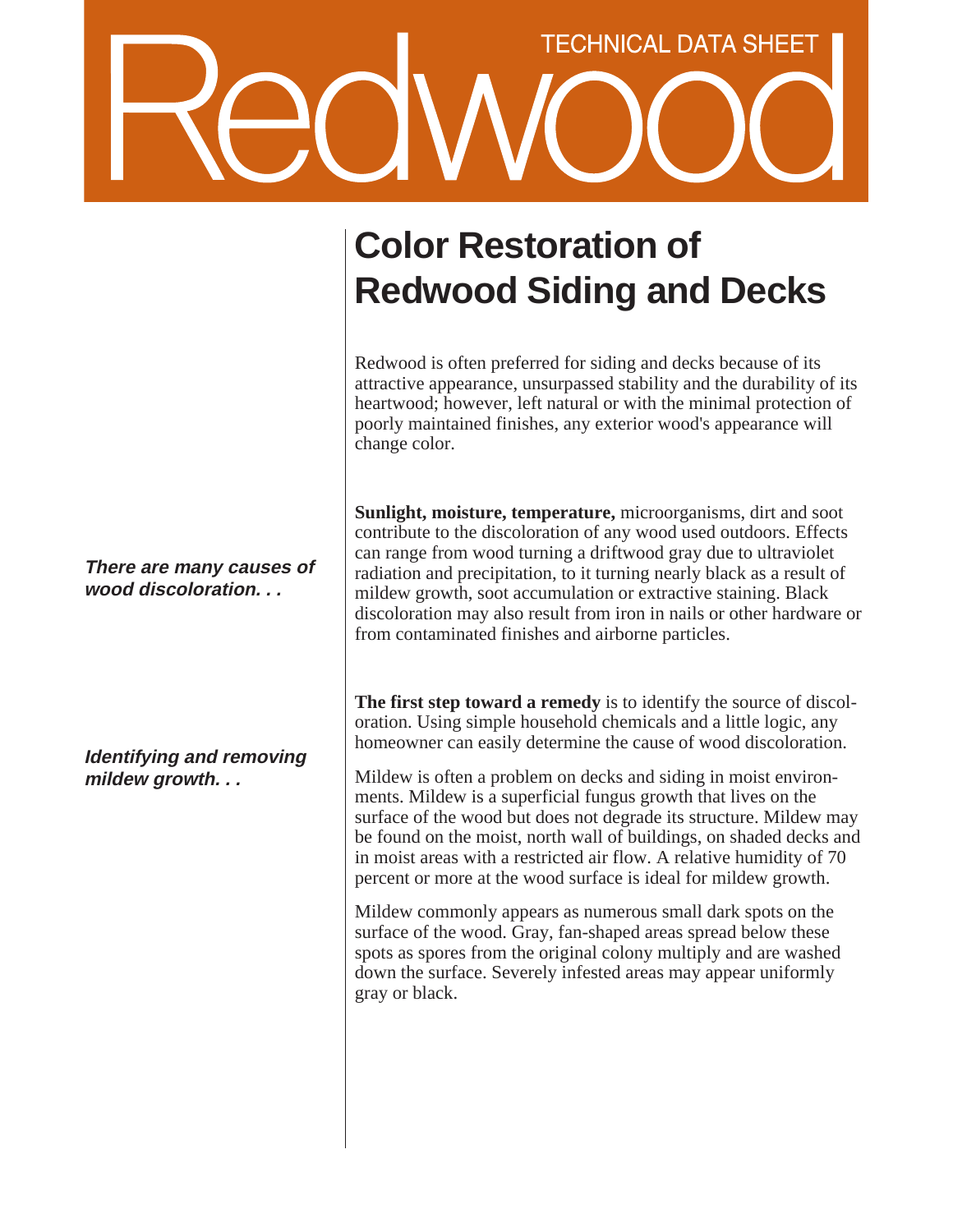|                                                             | To test for mildew, apply a drop of common household bleach (5%<br>sodium hypochlorite) to the small, black spots in an inconspicuous<br>area. Mildew spots will disappear within one or two minutes. Dark<br>spots which are not removed by bleach may be dirt, extractive or<br>iron stains. To remove a mild case of mildew, scrub the surface<br>with a mild cleanser or detergent. Next, rinse with household liquid<br>bleach to kill surviving spores; then rinse with water. For more<br>severe mildew infestations, use a stiff bristle brush to scrub the<br>wood with a solution of one cup of trisodium phosphate (TSP), one<br>cup of household liquid bleach and one gallon of water. |
|-------------------------------------------------------------|-----------------------------------------------------------------------------------------------------------------------------------------------------------------------------------------------------------------------------------------------------------------------------------------------------------------------------------------------------------------------------------------------------------------------------------------------------------------------------------------------------------------------------------------------------------------------------------------------------------------------------------------------------------------------------------------------------|
|                                                             | <b>NOTE:</b> Household bleach should NEVER be mixed with detergent<br>containing ammonia; fumes can be fatal particularly in an unventi-<br>lated or enclosed area.                                                                                                                                                                                                                                                                                                                                                                                                                                                                                                                                 |
| <b>Identification of water</b><br>soluble extractive stains | <b>Extractive bleeding.</b> Naturally occurring chemical extractives in<br>redwood are in large part responsible for its beauty, stability and<br>durability; however, sometimes these water soluble extractives<br>migrate to the wood's surface. High concentrations cause a discol-<br>oration referred to as extractive bleeding.                                                                                                                                                                                                                                                                                                                                                               |
|                                                             | Extractive bleeding appears in several forms. Some boards, high in<br>extractive content, may turn very dark if unprotected by finishes and<br>exposed to moisture. Extractives may bleed through paints if stain-<br>blocking oil or alkyd primers are not used. In other cases, extrac-<br>tives may discolor the face of paints or other finishes if they are<br>allowed to drip over them. Condensation on the unprimed back side<br>or wicking under the lap from the face of bevel siding are common<br>causes of this.                                                                                                                                                                       |
| <b>Removal of extractive</b><br>stains                      | <b>Oxalic acid</b> , readily available in paint and hardware stores, is used<br>to diagnose and remove extractive stains. A solution of oxalic acid<br>crystals dissolved in water should be applied to a small discolored<br>area. Extractive stains will fade and disappear in twenty minutes or<br>less following this application.                                                                                                                                                                                                                                                                                                                                                              |
|                                                             | To completely remove the extractive stains, wash with one cup of<br>TSP and one cup of household liquid bleach mixed in a gallon of<br>water. Rinse thoroughly and follow with an application of four<br>ounces of oxalic acid crystals dissolved in one gallon of warm water<br>in a non-metallic container. Apply this to one entire board or<br>surface area at a time with a soft brush. When the wood dries<br>thoroughly, rinse with clean water.                                                                                                                                                                                                                                             |
|                                                             | Where extractives have bled through a paint or stain film and are<br>not readily removed by the oxalic acid solution, the only remedy<br>may be to repaint, using a compatible stain-blocking primer.                                                                                                                                                                                                                                                                                                                                                                                                                                                                                               |
|                                                             | <b>CAUTION:</b> Oxalic acid is poisonous but not dangerous if precau-<br>tions are taken. CRA recommends that you hire a professional<br>painter to work with this chemical. If you do the work yourself,                                                                                                                                                                                                                                                                                                                                                                                                                                                                                           |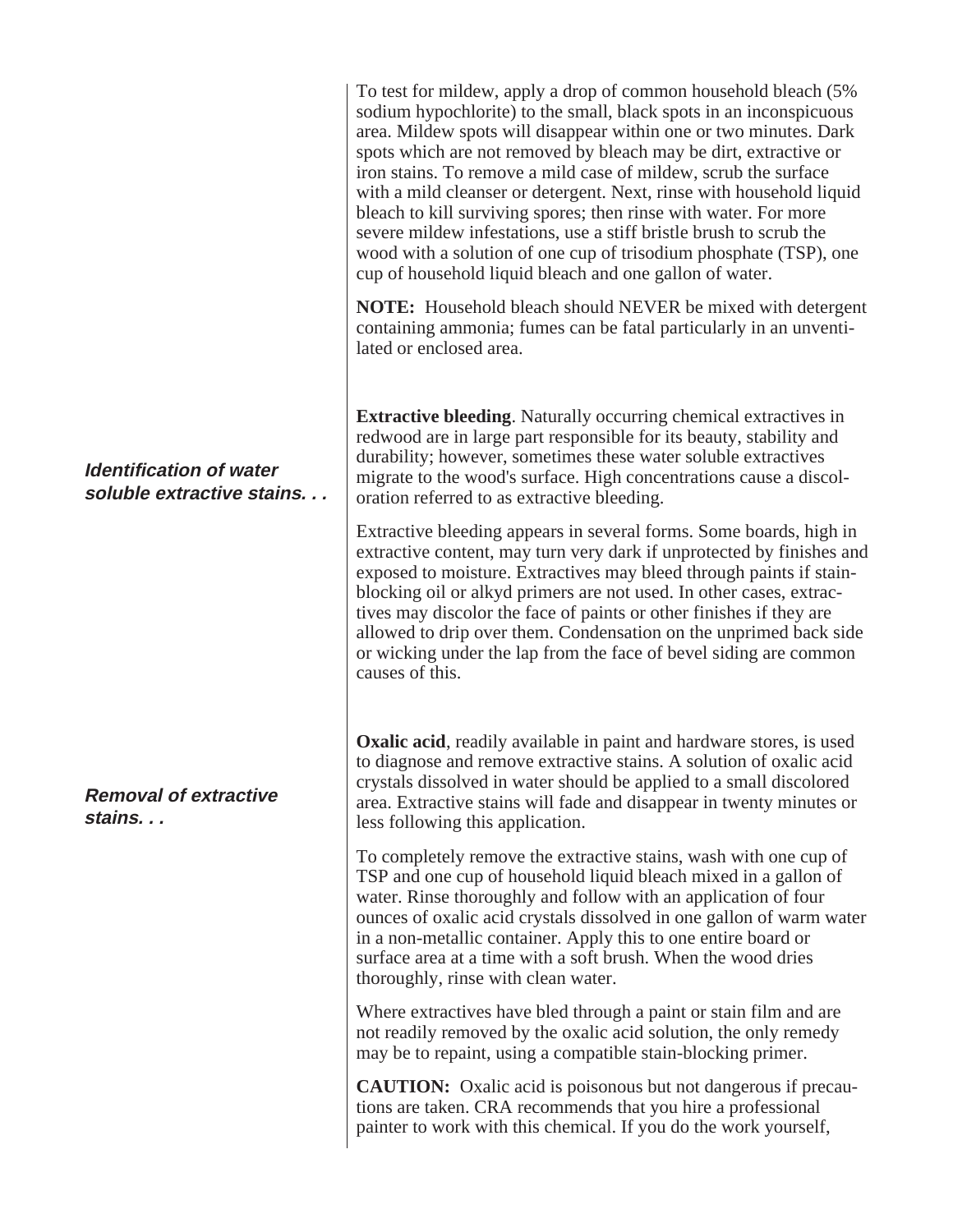wear rubber gloves and be careful not to let the acid or solution touch your skin or eyes. Wear old clothes. Try not to spill any on plants. When you have finished, wash containers, clothes and brushes thoroughly.

**In the presence of iron and water**, the naturally-occurring tannins in redwood react to form a dark, blue-black iron tannate precipitate. This reaction occurs in any species of wood with a high tannin content. Long term iron exposure can cause deterioration which appears similar to charring or decay. This is the reason noncorrosive hardware is recommended when building with redwood that will be exposed to the weather. Iron stains may be easy to diagnose because they are often near nail heads, screw heads or other hardware.

Some iron stains may not be directly associated with nails and hardware. Scattered discrete, dark flecks may result from the use of steel wool or wire brushes, or from airborne iron dust from machinery. This type of staining occurs almost immediately after the ironcontaminated redwood becomes wet.

Rough or surfaced green redwood sometimes has inky black marks where it has come in contact with fork lift blades, rollers, strapping or other sources of iron. Iron contaminated finishes or water may also result in a gray-to-black discoloration which is usually uniformly distributed.

A two part indicator solution is used to test for the presence of iron on a wood surface. Apply a 19 percent solution of hydrochloric acid, followed by a 12 percent aqueous solution of potassium ferrocyanide. (Available at chemical supply houses.) The formation of a blue color upon application of these reagents indicates the presence of iron.

Most iron stains can be removed by using the oxalic acid solution as described earlier for removing extractive stains.

**Nail stains may be difficult** to remove because they penetrate deeply and it can be difficult to prevent them from recurring. The following removal method is usually the most satisfactory short of replacing the nails. First, countersink the nails and swab the holes with a water repellent. When dry, fill the nail holes with a durable exterior wood filler compatible with the finish system to be used.

**Lime found in mortar and concrete mixes can cause severe stains** when spilled or tracked onto redwood. These black stains cannot be removed by sanding and no known bleaching agent can remove them. The only solution in the case of this type of staining is prevention.

**Common iron nails and hardware can be a source of staining . . .**

**Nail stains may be difficult to remove. . .**

**Mortar and cement stains are troublesome. . .**